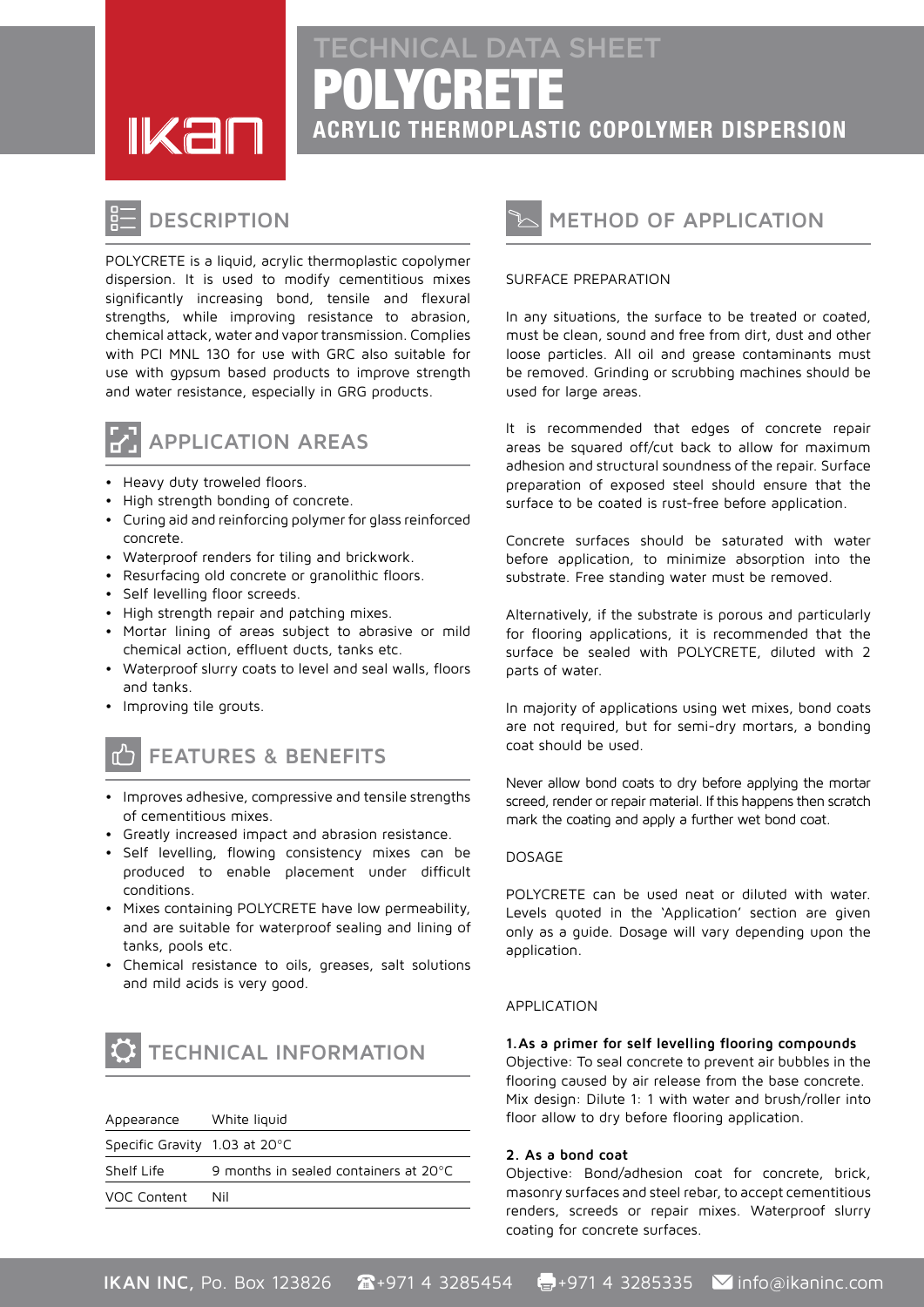# POLYCRETE **ACRYLIC THERMOPLASTIC COPOLYMER DISPERSION** CHNICAL DATA SHEET

#### Mix design:

**IKar** 

| Cement, OPC/SRC                                       | 50kg                                                                  |
|-------------------------------------------------------|-----------------------------------------------------------------------|
| <b>POLYCRETE</b>                                      | 8 litres                                                              |
| Water                                                 | 8 liters                                                              |
| Coverage                                              | 1-2 $kg/m^2$ equivalent to 0.4<br>litres POLYCRETE per m <sup>2</sup> |
| Bond Strength slant<br>shear method<br>BS 6319 Part 4 | $25.5N$ .mm <sup>2</sup>                                              |

#### **coat protective Waterproofing 3.**

Objective: Waterproof slurry render for sealing basements, tunnels, reservoir pipes, and areas where water seepage is undesirable. Protection of stone and metals against stains and corrosion.

#### Mix design:

| POLYCRETE                                                      | 20 litres                                                           |
|----------------------------------------------------------------|---------------------------------------------------------------------|
| Coverage                                                       | $2-3kg/m2$ equivalent to 0.6<br>litres POLYCRETE per m <sup>2</sup> |
| Tensile Strength                                               | 4 $N/mm2$                                                           |
| Bond Strength slant<br>shear method<br>BS 6920, Part 4         | 24.0N/mm <sup>2</sup>                                               |
| Flexural Strength<br>- BS 6319 Part 3                          | 11.0N/mm <sup>2</sup>                                               |
| Compressive Strength 50.2N/mm <sup>2</sup><br>- BS 6319 Part 2 |                                                                     |
| Moisture<br>Permeability Flux                                  | $205$ g/m <sup>2</sup> /deg                                         |

#### **4. Concrete/ Flooring Repairs**

Objective: Troweled repair mortars of plastic consistency to provide impact and abrasion resistant patching to flooring, stairway, walls, columns etc.

#### Mix design:

| Floor/Repair Thickness 15-25mm |           | $10 - 20$ mm |
|--------------------------------|-----------|--------------|
| Cement, OPC                    | 50kg      | 50kg         |
| Sand Grade M                   | 100kg     | 100kg        |
| Gravel 3mm                     | 100kg     | 50kg         |
| <b>POLYCRETE</b>               | 15 litres | 10 litres    |
| Water                          | 7 litres  | 10 litres    |
|                                |           |              |

| Abrasion and<br>Impact Resistance:       | High                               | Medium       |
|------------------------------------------|------------------------------------|--------------|
| Compressive Strength<br>- BS 6319 Part 2 | $65.0N/mm^2$ 67.3N/mm <sup>2</sup> |              |
| Flexural Strength<br>- BS 6319 Part 3    | 12.7N/mm <sup>2</sup>              | $13.0N/mm^2$ |

#### **5. Self Levelling Floors**

Objective: Thin bed mortar screed of medium duty, laid at flowing consistency to provide seamless, abrasion and mildly chemical resistant flooring.

#### Mix design:

| Cement, OPC                              | 50kg                  |
|------------------------------------------|-----------------------|
| Sand, 0.3mm-0.6mm                        | 50kg                  |
| Sand, 1mm-2mm                            | 50kg                  |
| <b>POLYCRETE</b>                         | 20 litres             |
| Water                                    | 2 litres              |
| Floor Thickness:                         | 10mm-25mm             |
| Abrasion and Impact<br>Resistance:       | Medium-High           |
| Compressive Strength<br>- BS 6319 Part 2 | 68.0N/mm <sup>2</sup> |
| Flexural Strength<br>- BS 6319 Part 3    | 15.0N/mm <sup>2</sup> |

#### **6.** Adhesive Mortars

Objective: Trowelable or putty-like adhesive mortar suitable for surfacing and fixing, eg slip bricks.

Mix design:

| 50kg                                                                |
|---------------------------------------------------------------------|
| 50kg                                                                |
| 20 litres                                                           |
| 4-6kg/m2 equivalent to $0.8$<br>litres POLYCRETE per m <sup>2</sup> |
| 33.2N/mm <sup>2</sup>                                               |
| 53.5N/mm <sup>2</sup>                                               |
| 14.5N/mm <sup>2</sup><br>Flexural Strength – BS                     |
|                                                                     |